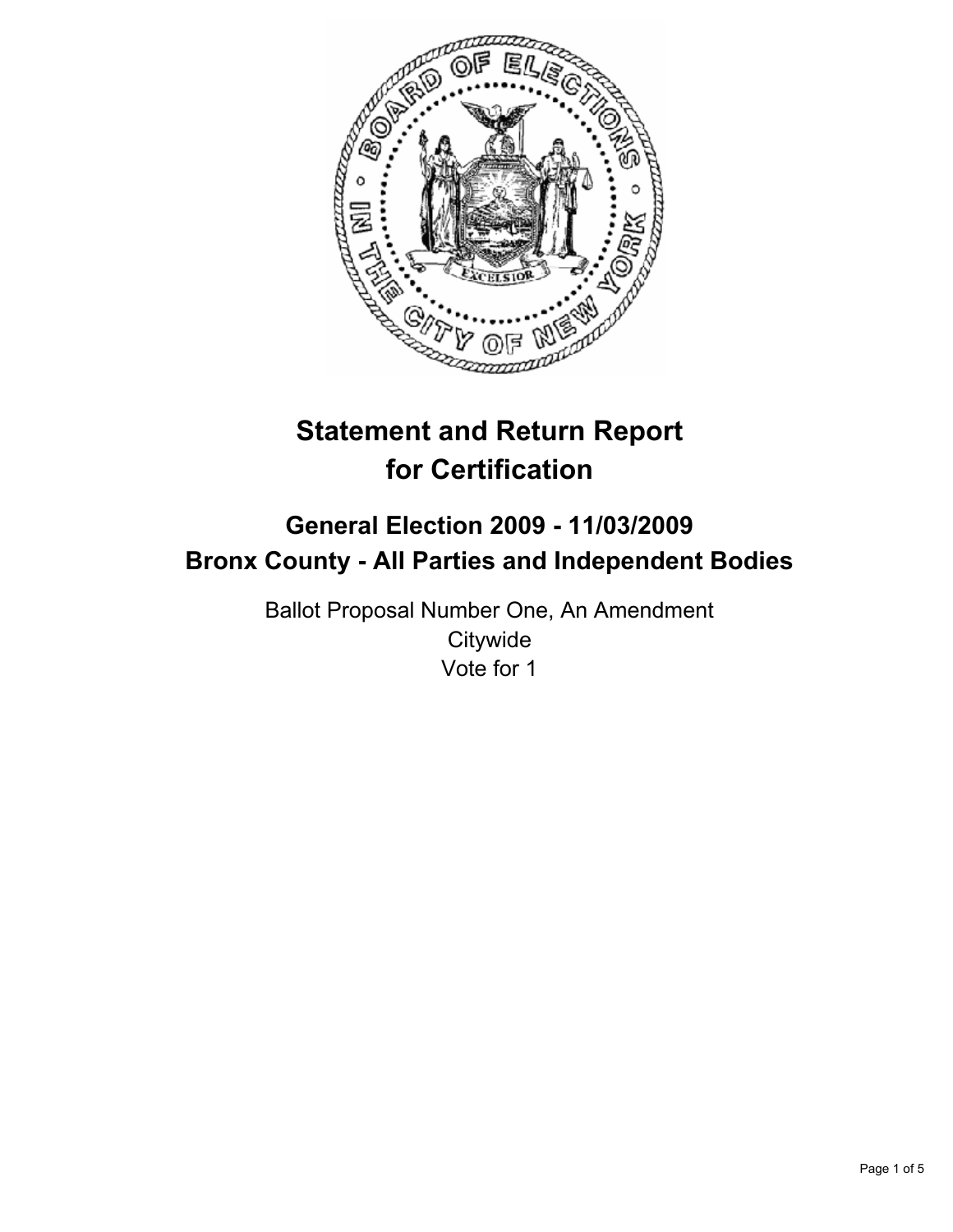

### **Assembly District 76**

| <b>PUBLIC COUNTER</b> | 13,844 |
|-----------------------|--------|
| <b>EMERGENCY</b>      | 38     |
| ABSENTEE/MILITARY     | 129    |
| <b>AFFIDAVIT</b>      | 228    |
| <b>Total Ballots</b>  | 14,239 |
| <b>YES</b>            | 1,014  |
| <b>NO</b>             | 624    |
| <b>Total Votes</b>    | 1,638  |
| Unrecorded            | 12.601 |

## **Assembly District 77**

| PUBLIC COUNTER       | 11,024 |
|----------------------|--------|
| <b>EMERGENCY</b>     | 2      |
| ABSENTEE/MILITARY    | 168    |
| <b>AFFIDAVIT</b>     | 172    |
| <b>Total Ballots</b> | 11,366 |
| <b>YES</b>           | 542    |
| <b>NO</b>            | 353    |
| <b>Total Votes</b>   | 895    |
| Unrecorded           | 10.471 |

#### **Assembly District 78**

| PUBLIC COUNTER       | 8,843 |
|----------------------|-------|
| <b>EMERGENCY</b>     | 8     |
| ABSENTEE/MILITARY    | 175   |
| <b>AFFIDAVIT</b>     | 136   |
| <b>Total Ballots</b> | 9,162 |
| <b>YES</b>           | 798   |
| <b>NO</b>            | 487   |
| <b>Total Votes</b>   | 1,285 |
| Unrecorded           | 7.877 |

#### **Assembly District 79**

| <b>PUBLIC COUNTER</b> | 12,825 |
|-----------------------|--------|
| <b>EMERGENCY</b>      | 90     |
| ABSENTEE/MILITARY     | 156    |
| AFFIDAVIT             | 159    |
| <b>Total Ballots</b>  | 13,230 |
| <b>YES</b>            | 726    |
| <b>NO</b>             | 475    |
| <b>Total Votes</b>    | 1,201  |
| Unrecorded            | 12,029 |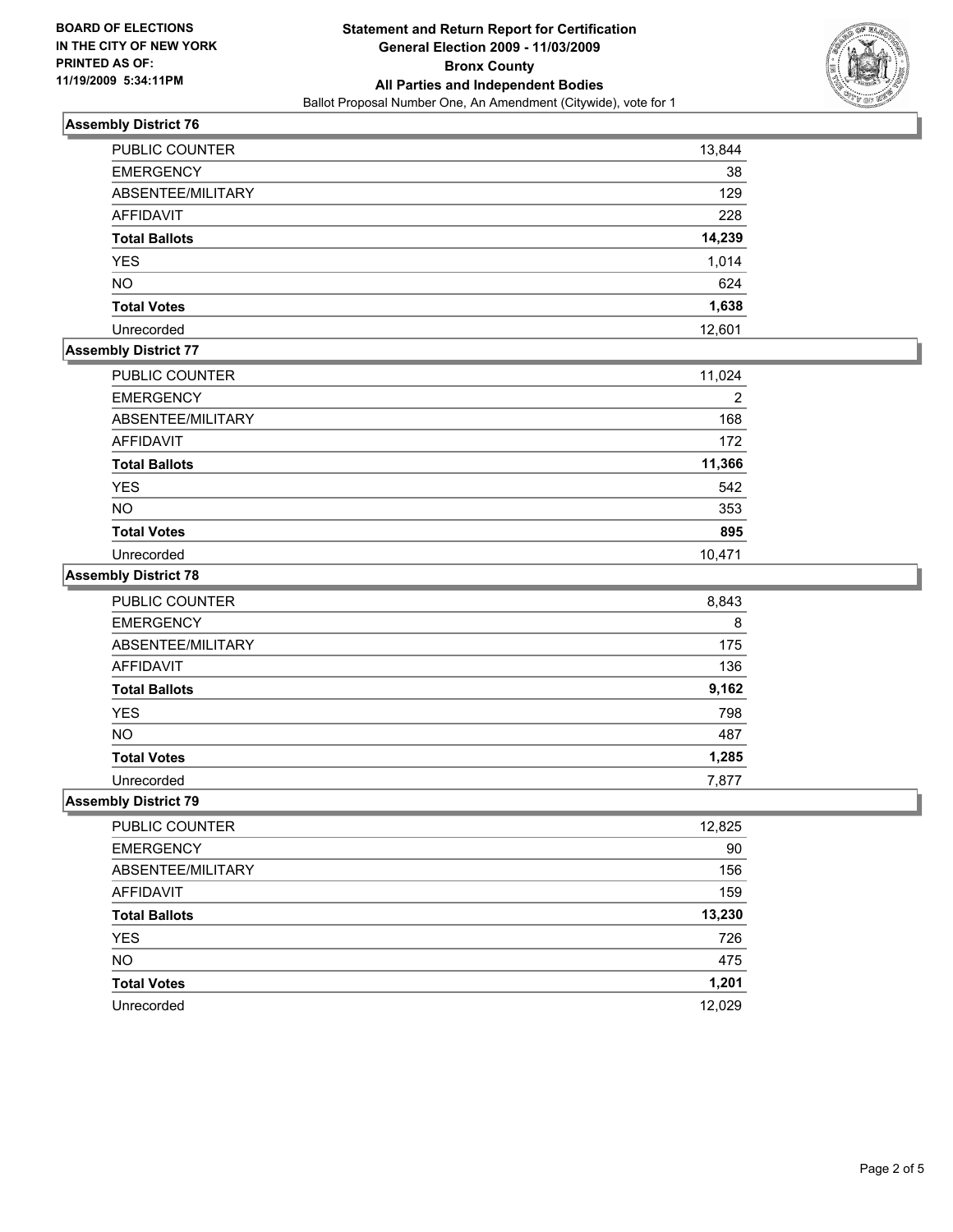

### **Assembly District 80**

| <b>PUBLIC COUNTER</b> | 13,928 |
|-----------------------|--------|
| <b>EMERGENCY</b>      | 65     |
| ABSENTEE/MILITARY     | 406    |
| AFFIDAVIT             | 173    |
| <b>Total Ballots</b>  | 14,572 |
| <b>YES</b>            | 1,473  |
| <b>NO</b>             | 992    |
| <b>Total Votes</b>    | 2,465  |
| Unrecorded            | 12,107 |

### **Assembly District 81**

| PUBLIC COUNTER       | 17,935 |
|----------------------|--------|
| <b>EMERGENCY</b>     | 160    |
| ABSENTEE/MILITARY    | 584    |
| AFFIDAVIT            | 143    |
| <b>Total Ballots</b> | 18,822 |
| <b>YES</b>           | 3,201  |
| <b>NO</b>            | 1,761  |
| <b>Total Votes</b>   | 4,962  |
| Unrecorded           | 13,860 |

### **Assembly District 82**

| PUBLIC COUNTER       | 20,601 |
|----------------------|--------|
| <b>EMERGENCY</b>     | 76     |
| ABSENTEE/MILITARY    | 453    |
| <b>AFFIDAVIT</b>     | 131    |
| <b>Total Ballots</b> | 21,261 |
| <b>YES</b>           | 2,176  |
| <b>NO</b>            | 1,555  |
| <b>Total Votes</b>   | 3,731  |
| Unrecorded           | 17,530 |

### **Assembly District 83**

| PUBLIC COUNTER       | 13,585 |
|----------------------|--------|
| <b>EMERGENCY</b>     | 28     |
| ABSENTEE/MILITARY    | 256    |
| <b>AFFIDAVIT</b>     | 101    |
| <b>Total Ballots</b> | 13,970 |
| <b>YES</b>           | 1,009  |
| <b>NO</b>            | 654    |
| <b>Total Votes</b>   | 1,663  |
| Unrecorded           | 12,307 |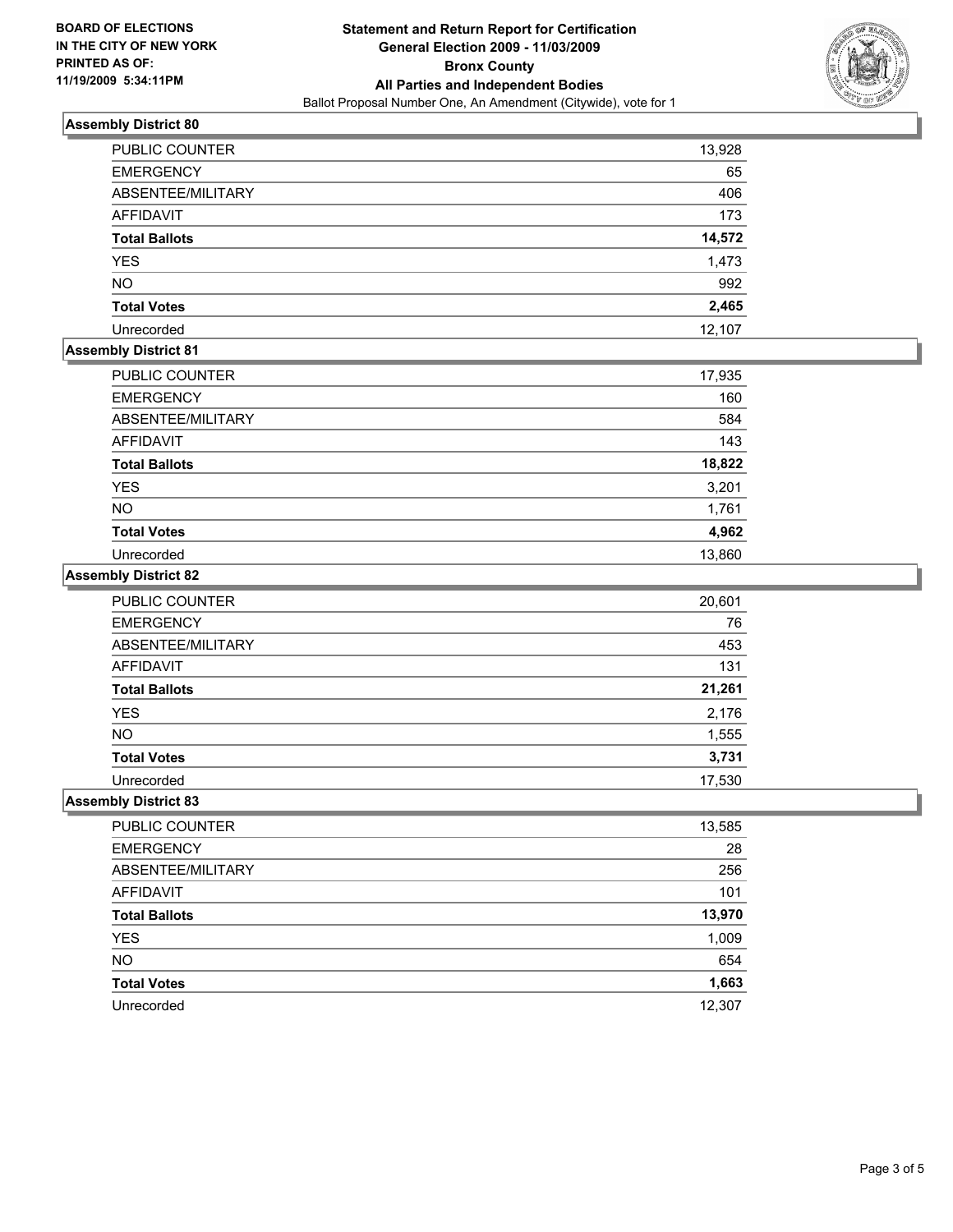

### **Assembly District 84**

| PUBLIC COUNTER       | 11,377 |
|----------------------|--------|
| <b>EMERGENCY</b>     | 49     |
| ABSENTEE/MILITARY    | 83     |
| <b>AFFIDAVIT</b>     | 162    |
| <b>Total Ballots</b> | 11,671 |
| <b>YES</b>           | 433    |
| <b>NO</b>            | 296    |
| <b>Total Votes</b>   | 729    |
| Unrecorded           | 10,942 |

# **Assembly District 85**

| <b>PUBLIC COUNTER</b> | 11,382 |
|-----------------------|--------|
| <b>EMERGENCY</b>      | 81     |
| ABSENTEE/MILITARY     | 126    |
| AFFIDAVIT             | 129    |
| <b>Total Ballots</b>  | 11,718 |
| <b>YES</b>            | 552    |
| <b>NO</b>             | 376    |
| <b>Total Votes</b>    | 928    |
| Unrecorded            | 10.790 |

#### **Assembly District 86**

| <b>PUBLIC COUNTER</b> | 8,648 |
|-----------------------|-------|
| <b>EMERGENCY</b>      | 38    |
| ABSENTEE/MILITARY     | 74    |
| <b>AFFIDAVIT</b>      | 167   |
| <b>Total Ballots</b>  | 8,927 |
| <b>YES</b>            | 384   |
| <b>NO</b>             | 270   |
| <b>Total Votes</b>    | 654   |
| Unrecorded            | 8.273 |